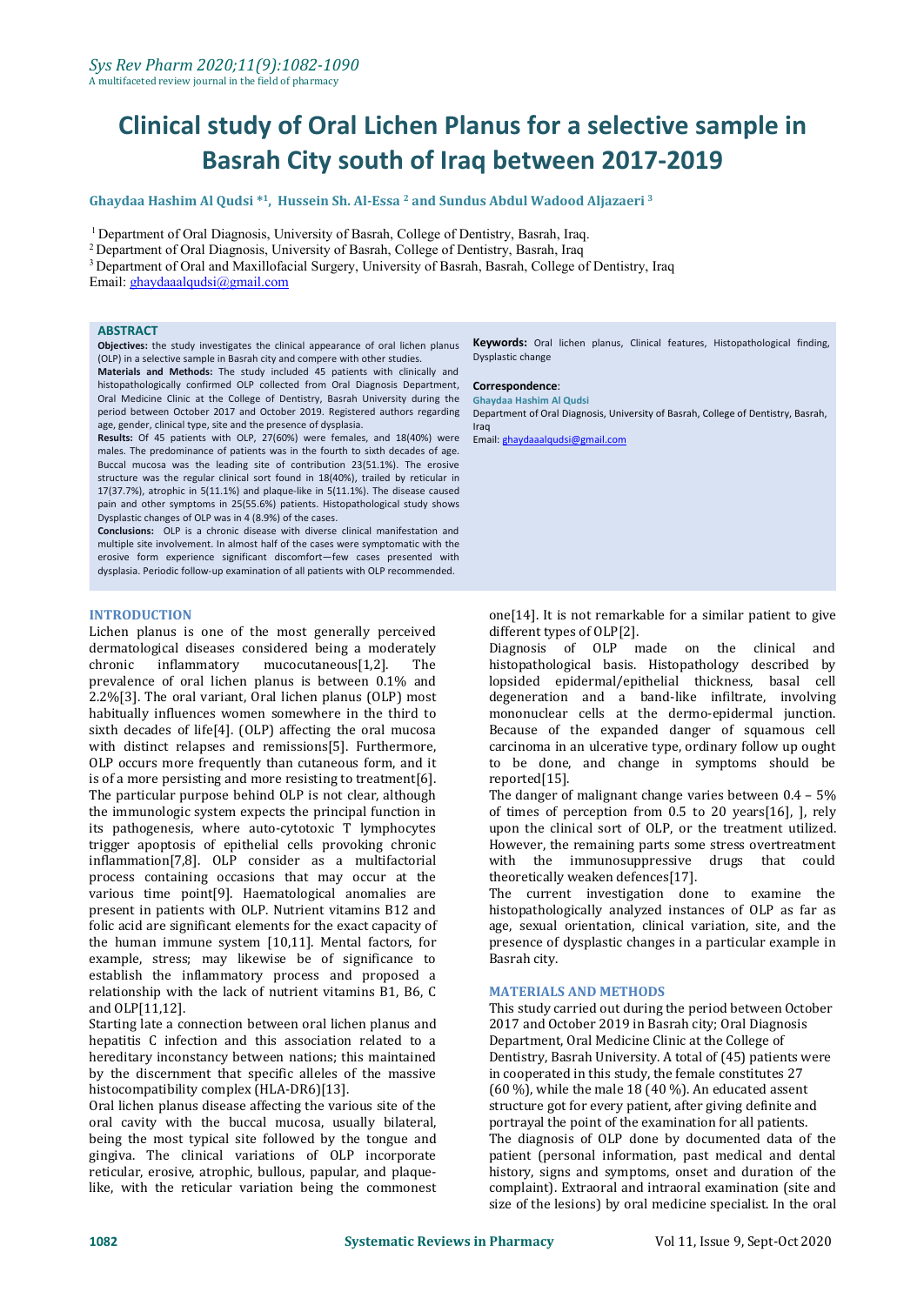### **between 2017-2019**

- maxillofacial department, an Incisional biopsy taken for all patient from a specific region of the lesion. All biopsies examined in the histopathological laboratory in the college. The histologic rules for analysis included hyperorthokeratosis or parakeratosis, degenerative changes of basal cells, the presence of Civatte bodies and a band-like subepithelial invasion of lymphocytes. The information got were Statistically analyzed utilizing the (SPSS) programming for windows version 20.

#### **RESULTS**

Among 45 patients had OLP; 27 (60%) were female, and 18 (40%) were male (Figure 1). In this study, most cases were at age group 46- 65 years 18(40% ) females and 10( 22.2% ) male, while the age group between 25-45 years represented about 8(17.8%) females and 3(6.7% )males, above 65 years represented only (13.3%) as shown in (Table 1), (Figure 2).

Buccal mucosa considers as a predominant site 23(51.1%) distributed 13(28.9%) in females and 10(22.2%) in males. Regarding multiple locations, the predominant was buccal mucosa – tongue 14(31.1%), seen in female10(22.2%) and 4(8.9%) in male, 4(8.9%), in buccal mucosa - gingiva 4(8.9%) and only 2(4.4%) for both buccal mucosa-floor of the mouth and buccal mucosa tongue-gingiva (Table 1). About 25(55.6%) has Painfull symptom 17(37.8%) seen in females and 8(17.8%) in male (Figure 3). Most of the patients were healthy, forming 39(86.7%), only 5(11.1%) were diabetic and one with chemotherapy. Smoker patient was 10(22.2%) patients , males 8(17.8%) and 2(4.4%) females. Only 4(8.9%)of patients have dysplasia,

3(6.7%)in females and 1(2.2%) in male, shown in (Table

|                         |                          | <b>Sex</b>     |                  | <b>Total</b>   | P-value |
|-------------------------|--------------------------|----------------|------------------|----------------|---------|
|                         |                          | Male           | Female           |                |         |
|                         | 25-45                    | 3              | 8                | 11             |         |
|                         |                          | 6.7%           | 17.8%            | 24.4%          |         |
|                         | $46 - 65$                | $10\,$         | 18               | 28             |         |
| Age                     |                          | 22.2%          | 40.0%            | 62.2%          | 0.067   |
|                         | above 65                 | 5              | $\mathbf{1}$     | 6              |         |
|                         |                          | 11.1%          | 2.2%             | 13.3%          |         |
|                         | buccal mucosa            | 10             | 13               | 23             |         |
|                         |                          | 22.2%          | 28.9%            | 51.1%          |         |
|                         | buccal mucosa & Tongue   | $\overline{4}$ | 10               | 14             |         |
|                         |                          | 8.9%           | 22.2%            | 31.1%          |         |
| <b>Site</b>             | Buccal mucosa & gingiva  | 3              | $\mathbf{1}$     | $\overline{4}$ | 0.405   |
|                         |                          | 6.7%           | 2.2%             | 8.9%           |         |
|                         | Buccal mucosa & Floor of | $\mathbf{1}$   | $\mathbf{1}$     | $\overline{2}$ |         |
|                         | the mouth                | 2.2%           | 2.2%             | 4.4%           |         |
|                         | Buccal mucosa, Tongue &  | $\theta$       | $\overline{2}$   | $\overline{2}$ |         |
|                         | Gingiva                  | 0.0%           | 4.4%             | 4.4%           |         |
|                         | painful                  | 8              | 17               | 25             |         |
|                         |                          | 17.8%          | 37.8%            | 55.6%          |         |
| symptom                 | Asymptomatic             | 10             | 10               | 20             | 0.179   |
|                         |                          | 22.2%          | 22.2%            | 44.4%          |         |
| <b>Healthy patients</b> |                          | 16             | 23               | 39             |         |
|                         |                          | 35.6%          | 51.1%            | 86.7%          |         |
| <b>Diabetic</b>         |                          | $\overline{2}$ | 3                | 5              |         |
|                         |                          | 4.4%           | 6.7%             | 11.1%          | 0.890   |
| Chemotherapy            |                          | $\Omega$       | $\mathbf{1}$     | $\mathbf{1}$   |         |
|                         |                          | $0.0\%$        | 2.2%             | 2.2%           |         |
|                         | N <sub>0</sub>           | 10             | 25               | 35             |         |
|                         |                          | 22.2%          | 55.6%            | 77.8%          |         |
| <b>Smoker</b>           | <b>Yes</b>               | 8              | $\boldsymbol{2}$ | 10             | 0.005   |
|                         |                          | 17.8%          | 4.4%             | 22.2%          |         |
|                         | negative                 | 17             | 24               | 41             |         |
|                         |                          | 37.8%          | 53.3%            | 91.1%          |         |
| <b>Dysplasia</b>        | <b>Positive</b>          | $\mathbf{1}$   | 3                | $\overline{4}$ | 0.471   |
|                         |                          | 2.2%           | 6.7%             | 8.9%           |         |

**Table. 1:** Demographic characteristic of sex groups for the study sample.

1).

No significant difference between the types of OLP, Erosive OLP was 18(40%), in female 11(24.4) and 7(15.6%) in male. Reticular OLP was 17(37.7%) in females 11(24.4%) while in male 6(13.3%) and 5(11.1%)

for both Atrophic and plague OLP. Most of OLP type 28(62.2%) seen in age groups between 46-65 years as follows; 11(24.4%) reticular, 9(20.%) erosive, 5(11.1%)atrophic and 3(6.7%) plague, (Table 2).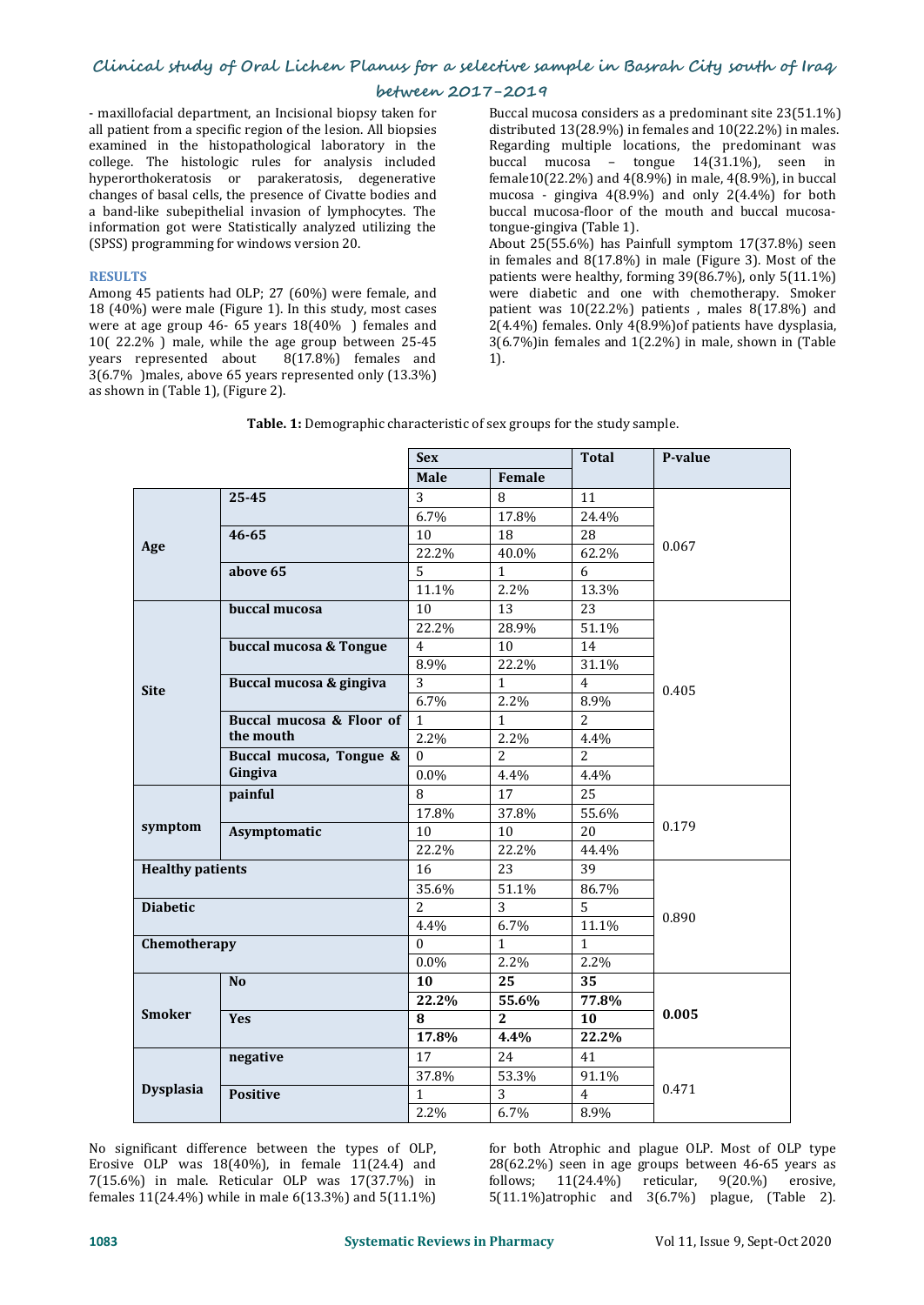Symptomatic complaint associated with erosive type 18(40%), atrophic 5(11.1%) and just 2(4.4%) recorded with reticular type, and it is statically significant (Figure 4 ). Only 10(22.2%) patients was smoker, 4(8.9%) has a reticular type, 3(6.7%)with erosive type, 2(4.4%) atrophic and 1(2.2%)plague types. Dysplastic changes

found in 3(6.7%) patients with reticular OLP, and only 1(2.2%) in erosive type (Figure 5 ). The distribution of the lesion 23(51.1%) bilateral, 10(22.2%) erosive and 8(17.8%) reticular, 10(22.2%) seen in the left side and 12(26.7%) seen in the right side, see (Table 2).

|                   |                 | <b>Type</b>     |                |                 |                | <b>Total</b>    | P-value |  |
|-------------------|-----------------|-----------------|----------------|-----------------|----------------|-----------------|---------|--|
|                   |                 | <b>Erosive</b>  | Reticular      | <b>Atrophic</b> | Plague         |                 |         |  |
| <b>Sex</b>        | Male            | $\overline{7}$  | 6              | $\mathbf{1}$    | $\overline{4}$ | $\overline{18}$ |         |  |
|                   |                 | 15.6%           | 13.3%          | 2.2%            | 8.9%           | 40.0%           | 0.291   |  |
|                   | Female          | 11              | 11             | $\overline{4}$  | $\mathbf{1}$   | 27              |         |  |
|                   |                 | 24.4%           | 24.4%          | 8.9%            | 2.2%           | 60.0%           |         |  |
|                   | 25-45           | 5               | $\overline{5}$ | $\Omega$        | $\mathbf{1}$   | 11              |         |  |
|                   |                 | 11.1%           | 11.1%          | $0.0\%$         | 2.2%           | 24.4%           |         |  |
|                   | $46 - 65$       | 9               | 11             | $\overline{5}$  | 3              | 28              |         |  |
| Age               |                 | 20.0%           | 24.4%          | 11.1%           | 6.7%           | 62.2%           | 0.375   |  |
|                   | above 65        | $\overline{4}$  | $\mathbf{1}$   | $\Omega$        | $\mathbf{1}$   | 6               |         |  |
|                   |                 | 8.9%            | 2.2%           | $0.0\%$         | 2.2%           | 13.3%           |         |  |
|                   | <b>Negative</b> | 17              | 14             | $\overline{5}$  | $\overline{5}$ | 41              | 0.469   |  |
|                   |                 | 37.8%           | 31.1%          | 11.1%           | 11.1%          | 91.1%           |         |  |
| <b>Dysplasia</b>  | <b>Positive</b> | $\mathbf{1}$    | 3              | $\Omega$        | $\mathbf{0}$   | $\overline{4}$  |         |  |
|                   |                 | 2.2%            | 6.7%           | $0.0\%$         | $0.0\%$        | 8.9%            |         |  |
|                   | Painful         | $\overline{18}$ | $\overline{2}$ | $\overline{5}$  | $\mathbf{0}$   | 25              | 0.001   |  |
|                   |                 | 40.0%           | 4.4%           | 11.1%           | $0.0\%$        | 55.6%           |         |  |
| symptom           | Asymptomatic    | $\theta$        | 15             | $\Omega$        | $\overline{5}$ | 20              |         |  |
|                   |                 | $0.0\%$         | 33.3%          | $0.0\%$         | 11.1%          | 44.4%           |         |  |
|                   | N <sub>o</sub>  | 15              | 13             | $\overline{3}$  | $\overline{4}$ | 35              | 0.698   |  |
| <b>Smoker</b>     |                 | 33.3%           | 28.9%          | 6.7%            | 8.9%           | 77.8%           |         |  |
|                   | <b>Yes</b>      | 3               | $\overline{4}$ | $\overline{2}$  | $\mathbf{1}$   | 10              |         |  |
|                   |                 | 6.7%            | 8.9%           | 4.4%            | 2.2%           | 22.2%           |         |  |
|                   |                 | 10              | 8              | $\overline{3}$  | $\overline{2}$ | 23              | 0.319   |  |
| <b>Bilateral</b>  |                 | 22.2%           | 17.8%          | 6.7%            | 4.4%           | 51.1%           |         |  |
| Left side         |                 | 3               | $\overline{5}$ | $\Omega$        | 2              | 10              |         |  |
|                   |                 | 6.7%            | 11.1%          | $0.0\%$         | 4.4%           | 22.2%           |         |  |
| <b>Right side</b> |                 | 5               | $\overline{4}$ | 2               | $\mathbf{1}$   | 12              |         |  |
|                   |                 | 11.1%           | 8.9%           | 4.4%            | 2.2%           | 26.7%           |         |  |

| <b>Table. 2:</b> Demographic characteristic of OLP groups for the study sample. |  |
|---------------------------------------------------------------------------------|--|
|---------------------------------------------------------------------------------|--|

This study show dysplasia in 4(8.9%) patients only, 2(4.4%) in both age group 25-45 years and 46-65 years, 3(6.7%)in female and only 1(2.2%) in male, all of the dysplastic changes reported were in the buccal mucosa, 3(6.7%) seen in the left side and only 1(2.2%) in the right

side. Two patients with dysplastic changes were smokers, and only two patient with dysplastic changes has a complaint all dysplasia associated with healthy patients (Table 3).

| <b>Table. 3</b> : Demographic characteristic of dysplasia for the study sample. |  |
|---------------------------------------------------------------------------------|--|
|                                                                                 |  |

|     |           | <b>Dysplasia</b> |                 | <b>Total</b> |         |  |
|-----|-----------|------------------|-----------------|--------------|---------|--|
|     |           | <b>Negative</b>  | <b>Positive</b> |              | P-value |  |
| Age | 25-45     |                  |                 | 11           |         |  |
|     |           | 20.00%           | 4.40%           | 24.40%       | 0.520   |  |
|     | $46 - 65$ | 26               |                 | 28           |         |  |
|     |           | 57.80%           | 4.40%           | 62.20%       |         |  |
|     | above 65  | <sub>b</sub>     |                 | b            |         |  |
|     |           | 13.30%           | $0.00\%$        | 13.30%       |         |  |
|     | Male      | 17               |                 | 18           | 0.471   |  |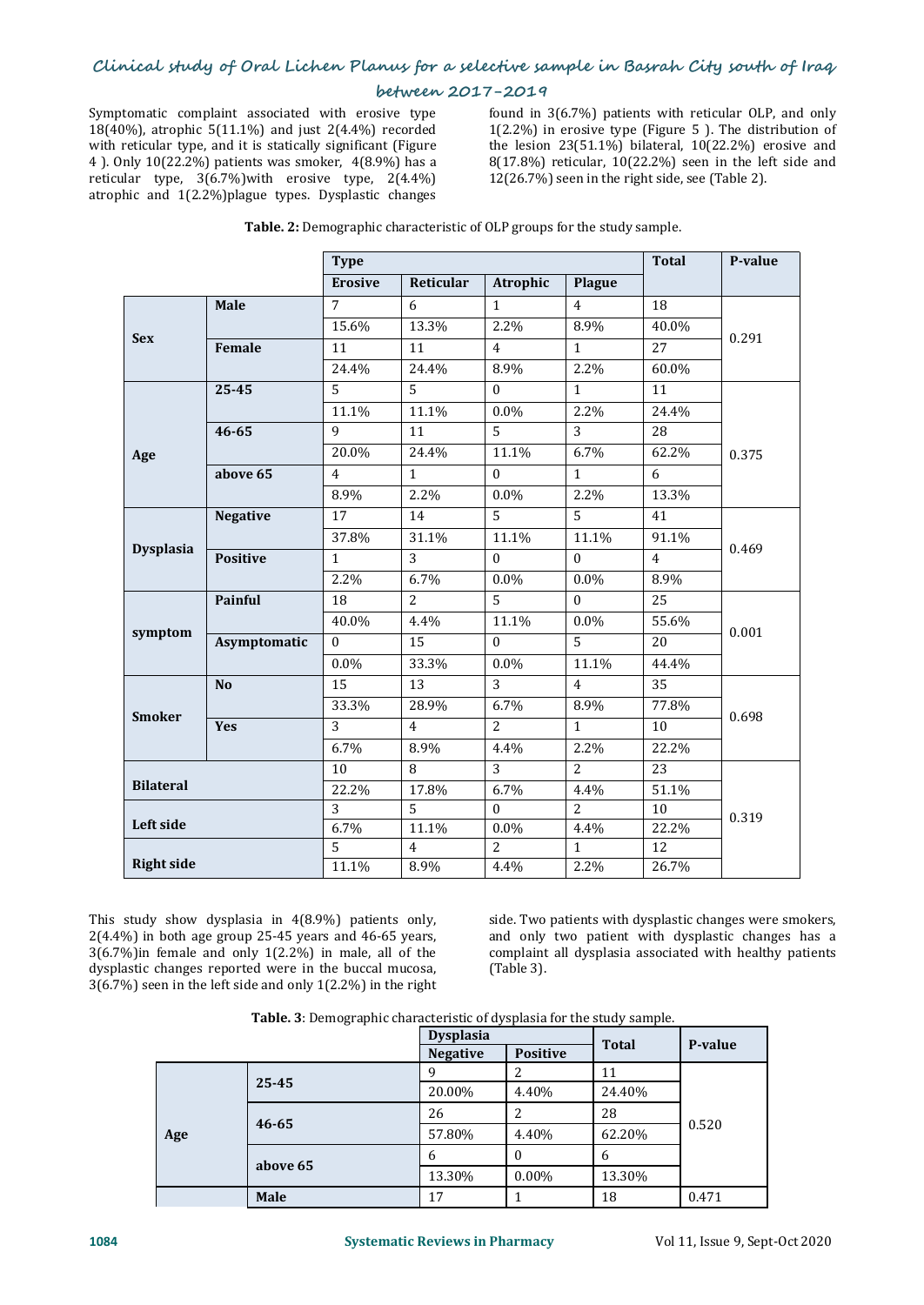|                         |                                        | 37.80%         | 2.20%            | 40.00%         |       |
|-------------------------|----------------------------------------|----------------|------------------|----------------|-------|
| <b>Sex</b>              | Female                                 | 24             | 3                | 27             |       |
|                         |                                        | 53.30%         | 6.70%            | 60.00%         |       |
|                         | buccal mucosa                          | 19             | $\overline{4}$   | 23             |       |
|                         |                                        | 42.20%         | 8.90%            | 51.10%         |       |
|                         | buccal<br>&<br>mucosa<br><b>Tongue</b> | 14             | $\mathbf{0}$     | 14             |       |
|                         |                                        | 31.10%         | 0.00%            | 31.10%         |       |
|                         | <b>Buccal</b><br>&<br>mucosa           | $\overline{4}$ | $\Omega$         | $\overline{4}$ | 0.461 |
|                         | gingiva                                | 8.90%          | 0.00%            | 8.90%          |       |
| <b>Site</b>             | Buccal mucosa & Floor<br>of the mouth  | $\overline{2}$ | $\boldsymbol{0}$ | 2              |       |
|                         |                                        | 4.40%          | 0.00%            | 4.40%          |       |
|                         | Buccal mucosa, Tongue<br>& Gingiva     | $\overline{2}$ | $\mathbf{0}$     | $\overline{2}$ |       |
|                         |                                        | 4.40%          | 0.00%            | 4.40%          |       |
|                         | <b>Bilateral</b>                       | 23             | $\mathbf{0}$     | 23             | 0.096 |
|                         |                                        | 51.10%         | 0.00%            | 51.10%         |       |
|                         | Left side                              | $\overline{7}$ | 3                | 10             |       |
| <b>Side</b>             |                                        | 15.60%         | 6.70%            | 22.20%         |       |
|                         | <b>Right side</b>                      | 11             | $\mathbf 1$      | 12             |       |
|                         |                                        | 24.40%         | 2.20%            | 26.70%         |       |
|                         | $\mathbf{no}$                          | 33             | $\overline{2}$   | 35             | 0.162 |
| <b>Smoker</b>           |                                        | 73.30%         | 4.40%            | 77.80%         |       |
|                         | yes                                    | 8              | $\overline{2}$   | 10             |       |
|                         |                                        | 17.80%         | 4.40%            | 22.20%         |       |
|                         | Painful                                | 23             | $\overline{2}$   | 25             | 0.815 |
| <b>Symptoms</b>         |                                        | 51.10%         | 4.40%            | 55.60%         |       |
|                         | Asymptomatic                           | 18             | $\overline{2}$   | 20             |       |
|                         |                                        | 40.00%         | 4.40%            | 44.40%         |       |
| <b>Healthy patients</b> |                                        | 35             | $\overline{4}$   | 39             |       |
|                         |                                        | 77.80%         | 8.90%            | 86.70%         |       |





Figure 1: Sex distribution in the study.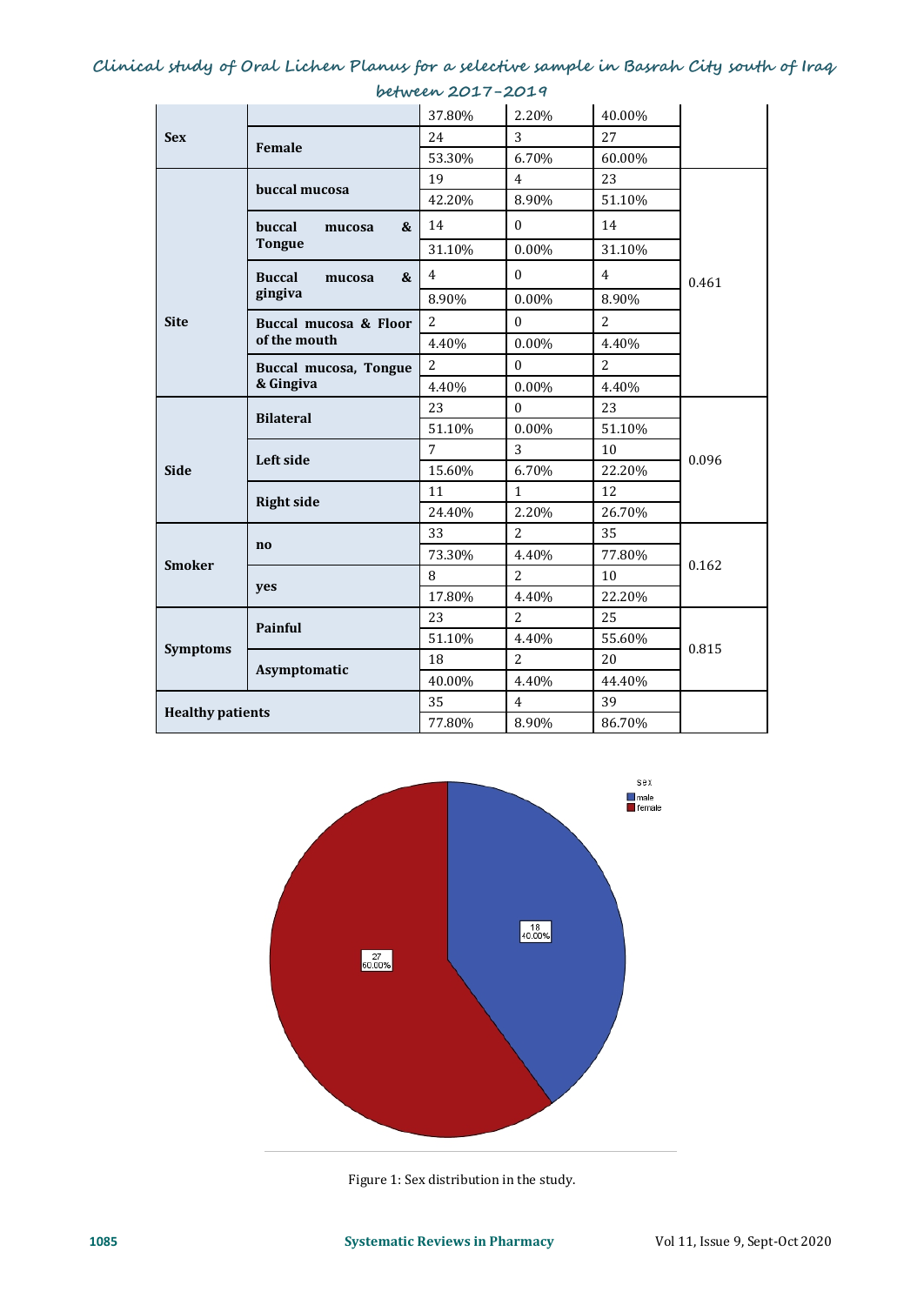

Figure 2: Age groups concerning sex.



Figure 3: Distribution of symptoms in sex.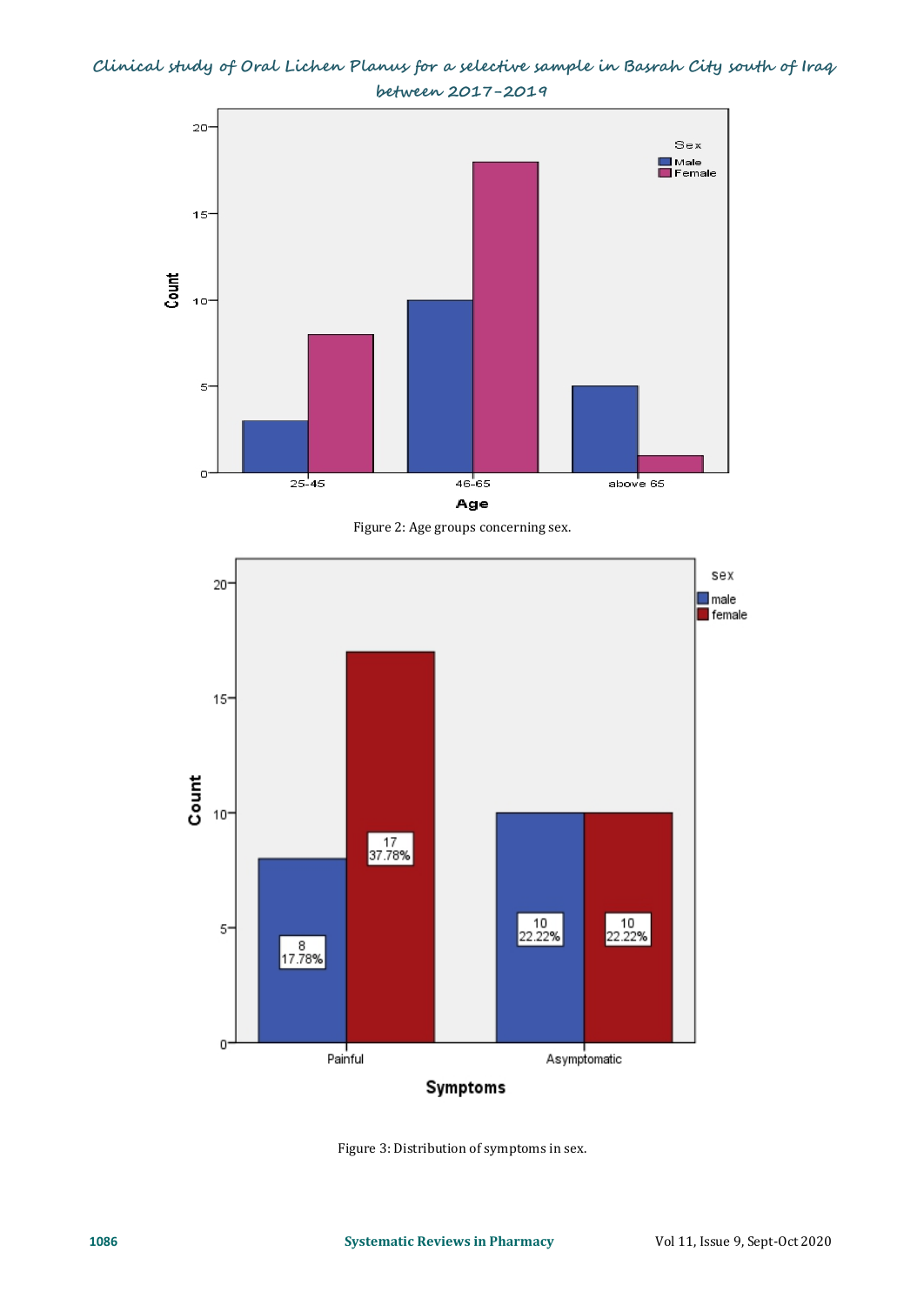

Figure 4: Symptoms concerning the types of OLP.



### Dysplasia

Figure 5: Dysplasia concerning the types of OLP.

### **DISCUSSION**

The present study involved 45 OLP patients diagnosed based on both clinical and histopathological criteria. In the current examination, The predominance of OLP in female patients  $27(60\%)$  saw in the fourth to sixth decade  $28(62.2\%)$  agree with other studies agree with other reports[1,8,18–24]. Sex hormones are known to assume a role in the immune reaction of females; estrogens support the humeral insusceptibility yet differently affect cell mediated immunity which represents the principal part in the[25]. Estrogen has appeared to adjust all subsets of T-cells that incorporate CD4+ (Th1, Th2, Th17, and Tregs) and CD8+ cells; also, estrogen advances the extension and recurrence of Treg cells, which assume a significant role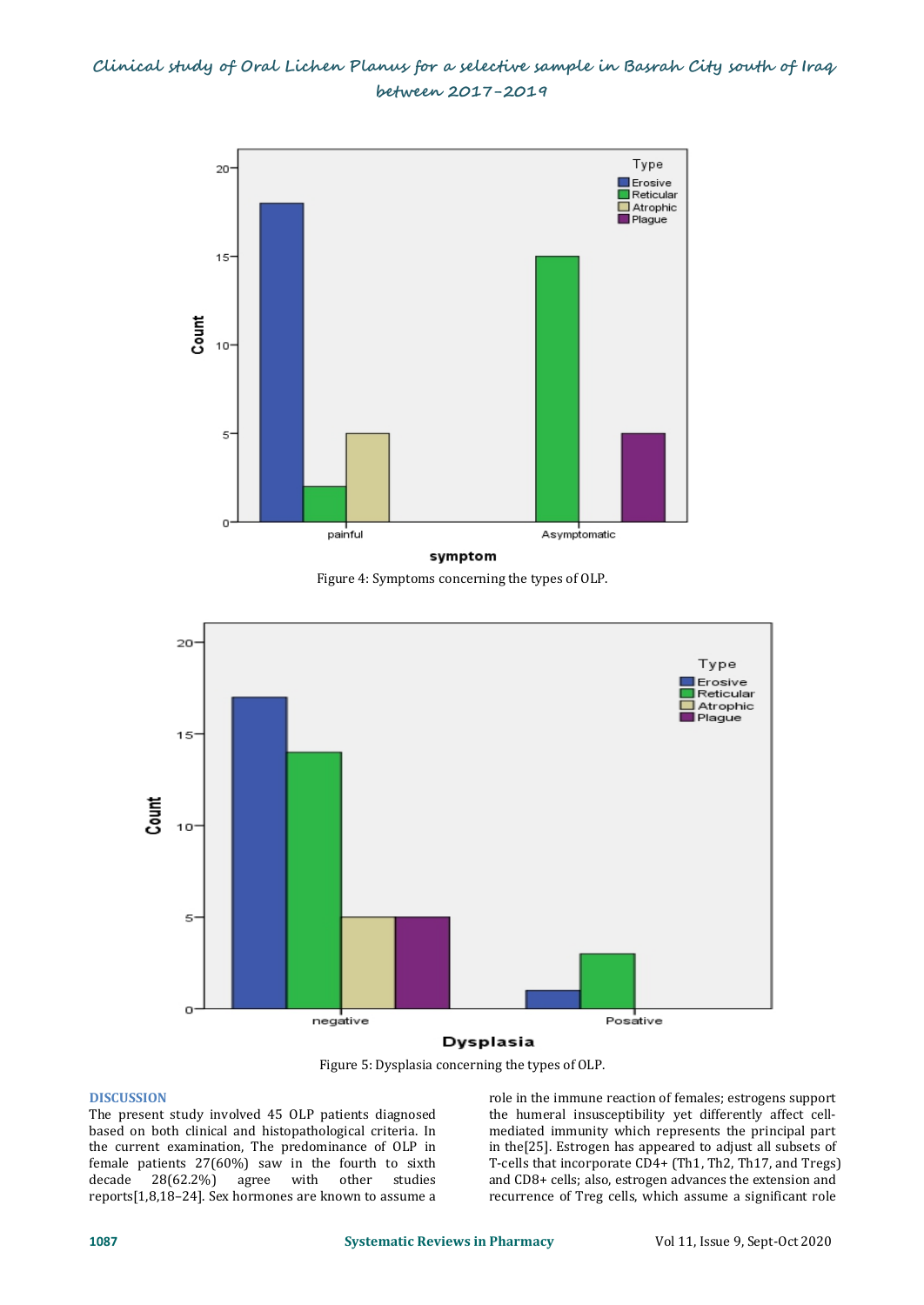### **between 2017-2019**

in downregulating immune responses[25]. The relationship of stress or anxiety to the development of lichen planus is dubious, a few investigations that have applied psychological surveys regularly find expanded degrees of nervousness in these patients; in any case, numerous patients who have informed that they have lichen planus know that tension has connected to the problem[3]. Iraqi people suffered from problematic situations like a sharp ascent in neediness, poor sanitation and water supplies; around 66% of families not associated with working sewage frameworks, helpless sustenance, a decrease in instructive enrolment and participation, undesirable ways of life, significant levels of smoking, unfortunate eating routine, absence of activity, the disintegration of preventive health programs and a severe decrease in the availability and nature of health administrations, every one of these variables will expand the OLP and other oral sores in Iraq[26].

In all studies, the reticular type is more predominant than other types[1,19,21,27–33], while in this study the erosive type is 18 case (40%) while the reticular type was 17 case (37.7%), agree with[34,35], because the erosive form is symptomatic and, therefore, the patient is more likely to be referred to an academic centre for evaluation. The explanation of awkward during eating and drinking in people with erosive lichen planus identified with pain or burning sensation, especially with limits of temperature, acidic, coarse, or spicy foods which can influence any mucosal surface, including the buccal mucosa, tongue, and gums[36].

The most typical site is buccal mucosa  $(51.1\%)$  as in other studies[1,18–21,36]. The buccal mucosa is non keratinized, and there are several oral mucosal diseases of uncertain aetiology, such as recurrent aphthous stomatitis, lichen planus, and erythema multiforme, where antigens derived from the local oral flora or food have implicated as possible causes of immunologically mediated mucosal damage[37]. Similarly, the concept of a standard mucosal immune system in which antigens that penetrate the surface can transport to mucosa-associated case they may con<br>lymphoid tissue for processing and presentation to mucosa, these lymphoid tissue for processing and presentation to antibody-secreting cells, raises the question of the importance of oral mucosal permeability to proteins[37]. The mechanism of mucosal damage in patients with conditions such as lichen planus and those mentioned above may involve complexing of food or bacterial derived antigens by antibodies that would lead to activation of complement, causes chemotaxis of polymorphonuclear leukocytes and release of activated lysosomal enzymes that bring about tissue damage[38].

As had been reported in other studies[8,39], some of the patients showed multiple sites of oral involvement with OLP, shown in (Table 1).In our research, bilateral presentation of OLP 23 (51.1%) was half of the cases, the unilateral occurrence of lichen planus observed on right side 12 patients (26.7%) and 10 cases (22.2%) on left side unlike accordance with the studies done by[19,40,41].

OLP lesions are symptomatic in nearly half of the cases (55.6%), and the erosive form was the most painful lesions (40%), with a statistically significant difference. It caused pain, burning sensation and soreness in almost all of the patients agree with[1,42].

About (86.7%) of the patients in this study did not show any associated systemic illness. Diabetes mellitus most common systemic disease encountered (11.1% ), this agrees with [41.43], followed by one case of female Morth Am. agrees with[41,43], followed by one case of female

treated by chemotherapy. No measurably marked contrasts could distinguish among OLP and diabetes; the reason may be due to small sample size. Study in 1998 proposed may be related to immunologic changes to the endocrine dysfunction in diabetes mellitus; also contributes to the development of OLP; however, this association has not proved in other investigations[44].

Some of our studied patients, 10(22.2%) reported a dominant habit of smoking, agree with[32]. The relationship of tobacco smoking with OLP not perceived, It conjectured that the warmth and irritation of smoking might exasperate indicative OLP lesions, and the risk of malignant transformation-related with tobacco use may assume a part in patients stopping tobacco use that explain the fewer smokers in patients with OLP[35]. Other study showed no statistically significant difference in clinical and pain scores between the smoker and non smoker groups. However, there was a considerable difference immuno-expression between the smoker and the non-smoker groups, (TLR-2 and CD34) articulation in OLP which are considered as inflammatory mediators and are contributing components in the pathogenesis of oral lichen planus[45].

In our study, of 45 patients, 4 (8.9%) showed evidence of dysplasia (three females and one male) which was higher than other studies 7%[41] and 3.13%[46] reports in India, while less than study in Iran reported dysplastic changes in (10.71%) of their cases[47]. The higher rate of dysplasia could be associated with the possible more time exposure to the carcinogenic causative factors. Most of the dysplastic changes (6.7%) were associated with the reticular OLP, agree with study in the UK but with a low rate of dysplasia  $(1.9\%)$ [30] and  $(2.9\%)$  in the review in Switzerland[48], but disagree with other studies that reported dysplasia in the erosive OLP[2,4,8,19,21–23]. No significant degree of epithelial atypia expected in oral lichen planus, although lesions having a superimposed candidal infection may appear especially with reticular lichen planus typically produces no symptoms, in which case they may complain of a burning sensation of the oral<br>mucosa, these cases should be reevaluated cases should histopathologically after the candidal infection treated[3]. Moreover, this study reported that there was not a statistically significant difference between patients with dysplastic changes and gender, and the buccal mucosa is the more general site that affected with dysplastic modifications [33].

However, the long-term follow up of the disease is needed for a proper evaluation for malignant potential.

### **CONCLUSION**

OLP is a chronic mucosal disease with diverse clinical manifestations. It affects females between the fourth and sixth decades of age. OLP mostly affects buccal mucosa, but multiple site involvement is frequent. Erosive lesions were the most frequent, followed by the reticular type. Dysplastic changes occurred mainly in the reticular form. Long –term follow up is recommended to assess the malignant potential.

### **REFERENCES**

- 1 Bajaj DR, Khoso NA, Devrajani BR, *et al.* Oral lichen planus: A clinical study. *J Coll Physicians Surg Pakistan* 2010;**20**:154–7. doi:03.2010/JCPSP.154157
- 2 Parashar P. Oral lichen planus. Otolaryngol. Clin. 2011;44:89-107.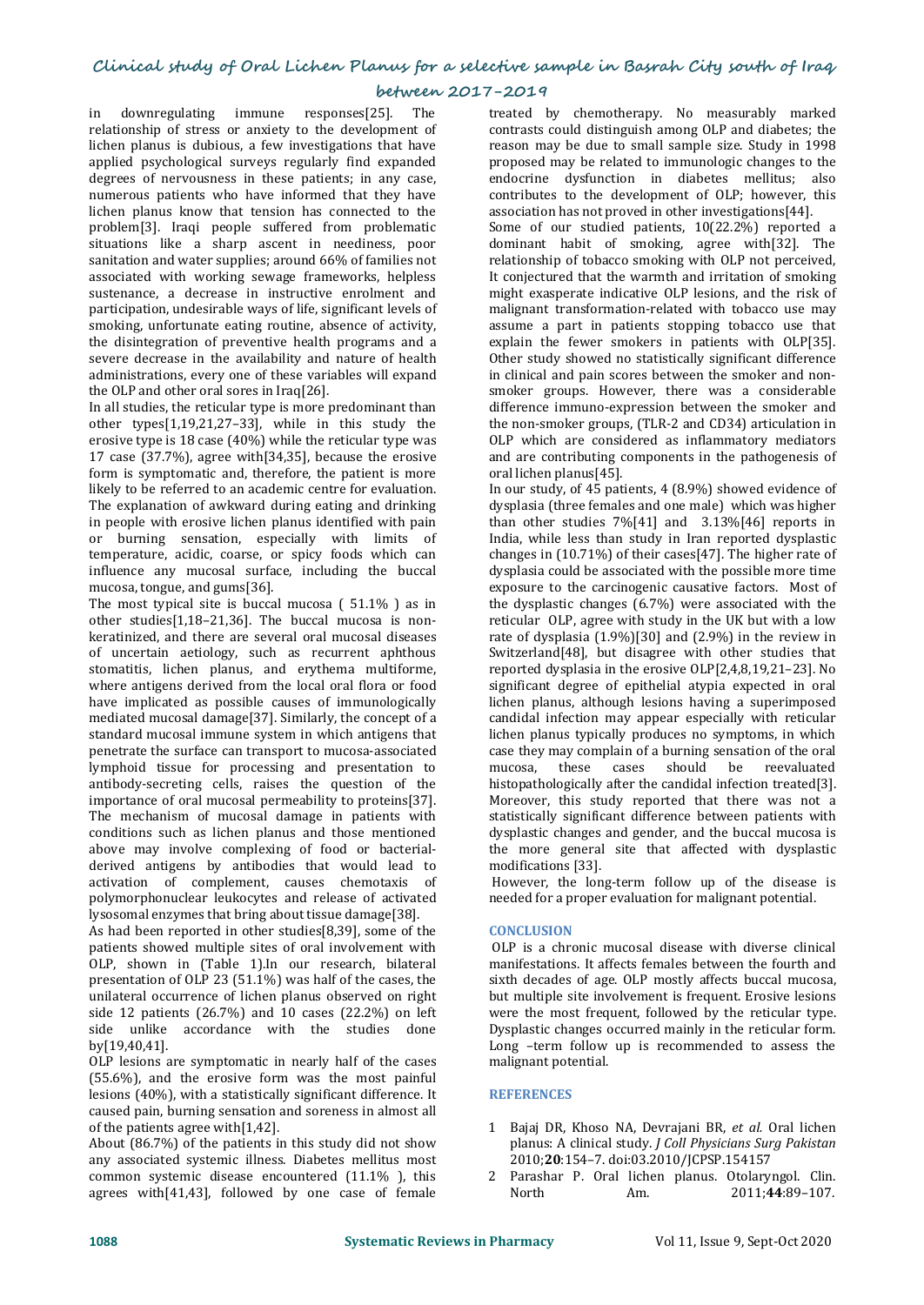doi:10.1016/j.otc.2010.09.004

- <sup>3</sup> Neville BW, Damm DD, Allen CR BJ. *Oral and maxillofacial pathology.* 3rd ed. Elsevier 2008. https://www.elsevier.com/books/oral-and maxillofacial-pathology/neville/978-1-4160-3435-3
- 4 Pakfetrat A, Javadzadeh-Bolouri A, Samira Basir- Shabestari, *et al.* Oral lichen planus: A retrospective study of <sup>420</sup> Iranian patients. *Med Oral Patol Oral Cir Bucal*

2009;**14**:315.http://www.medicinaoral.com/medoral free01/v14i5/medoralv14i7p315.pdf

- 5 Mccullough MJ, Alrashdan MS. *Contemporary Oral Medicine*. 2017. doi:10.1007/978-3-319-28100-1
- 6 Mollaoglu N. Oral lichen planus: a review. *Br J Oral Maxillofac Surg* 2000;**38**:370–7. doi:doi: 10.1054/bjom.2000.0335.
- 7 Lodi G, Scully C, Carrozzo M, *et al.* Current controversies in oral lichen planus: Report of an international consensus meeting. Part 2. Clinical management and malignant transformation. In: *Oral Surgery, Oral Medicine, Oral Pathology, Oral Radiology and Endodontology*. Elsevier 2005.164–78. doi:10.1016/j.tripleo.2004.06.076
- 8 Ali S, Fouad A, Bayati A. Oral Lichen planus : A clinical study of 123 patients attending an Oral Medicine Clinic , Baghdad University , Iraq. 2012;**1**:10– 4.gulfmedicaljournal.com/download/Oral\_Lichen\_pla nus\_A\_clinical\_study\_of\_123\_patients\_attending\_an\_Or <br>al\_Medicine\_Clinic.pdf management. al\_Medicine\_Clinic.pdf
- 9 Sugerman PB, Savage NW. Oral lichen planus: Causes, diagnosis and management. Aust. Dent. J.<br>2002;47:290-7. doi:10.1111/j.1834-2002;**47**:290–7. doi:10.1111/j.1834- 7819.2002.tb00540.x
- 10 Challacombe SJ. Haematological abnormalities in oral lichen planus, candidiasis, leukoplakia and nonspecific stomatitis. *Int J Oral Maxillofac Surg* 1986;**15**:72–80. doi:10.1016/S0300-9785(86)80013-8
- 11 Sahebjamee M, Beitollahi JM, Mansourian A, *et al.* Assessment of serum vitamin B12 and folic acid in patients with oral lichen planus: a case control study. *J* Dent 2010;10:36-9.http://search.ebscohost.com/login.aspx?direct=true &AuthType=ip,shib&db=jlh&AN=2010658931&site=e host-live
- 12 Beena Varma R, Valappila NJ, Pai A, *et al.* Oral Lichen Planus: Is Vitamin D Defi ciency a Predisposing Factor? A Case Report. *Int J Sci c Study* 2014;**2**:2–4.
- 13 Andreasen JO. Oral lichen planus. I. A clinical evaluation of 115 cases. *Oral Surgery, Oral Med Oral Pathol* 1968;**25**:31–42. doi:10.1016/0030- 4220(68)90194-1
- 14 Zheng-Yu Shen , Wei Liu , Lai-Kuan Zhu , Jin-Qiu Feng pational C-YT Planus Z-TZ. A retrospective cliniconathological Med G-YT, Planus Z-TZ. A retrospective clinicopathological study on oral lichen Cir, and malignant transformation: Analysis of 518 cases. *Med Oral Patol Oral* 2012.
- 15 Shahzadi N, Altaf F, Raffad, *et al.* Association of A retrospective hepatitis C virus with various forms of lichen planus. *I* 2006:12:463-8. hepatitis C virus with various forms of lichen planus. *J*<br>Pakistan Assoc Dermatologists 2019:29:110-*Pakistan Assoc Dermatologists* 2019;**29**:110– 3.https://www.jpad.com.pk/index.php/jpad/article/v 31 Kövesi G<br>iew/1412 planus. iew/1412
- 16 Van Der Meij EH, Schepman KP, Smeele LE, *et al.* A review of the recent literature regarding malignant transformation of oral lichen planus. *Oral Surg Oral* demographic s<br> *Med Oral Pathol Oral Radiol Endod* 1999;88:307-10. 1987;15:52-6. *Med Oral Pathol Oral Radiol Endod* 1999;**88**:307–10. doi:10.1016/s1079-2104(99)70033-8
- 17 S. Gandolfo, L.Richiardi, M. Carrozo, R. Broccoletti, M. Carbone, M. Pagano, C. Vestita, S. Rossso, F. Merleti, Carlos R, Contreras E. Risk of squamous cell carcinoma in 402 patients with oral lichen planus: A follow-up in an Italian population,. Oral Oncol. 2004;**40**:964. doi:10.1016/j.oraloncology.2004.07.002
- 18 Bouquot JE, Muller S, Nikai H. Lesions of the Oral Cavity. In: Diagnostic Surgical Pathology of the Head Cavity. In: *Diagnostic Surgical Pathology of the Head and Neck*. Elsevier 2009. 191–308. doi:10.1016/B978- 1-4160-2589-4.00004-8
- 19 Varghese SS, George GB, Sarojini SB, *et al.* Epidemiology of Oral Lichen Planus in a Cohort of South Indian Population: A Retrospective Study. *J Cancer Prev* 2016;**21**:55–9. doi:10.15430/jcp.2016.21.1.55
- 20 Gowhar O, Ain TS, Sultan S. Prevalence of Oral Lichen Planus : A Hospital based Study. *Int JContemp Med Res* 2019;**6**:19–21.
	- doi:http://dx.doi.org/10.21276/ijcmr.2019.6.5.19
- 21 Mostafa B, Ahmed E. Prevalence of oral lichen planus among a sample of the Egyptian population. *J Clin Exp Dent* 2015;**7**:e7–12. doi:10.4317/jced.51875
- 22 Usatine RP, Tinitigan M. Diagnosis and treatment of lichen planus. *Am Fam Physician* 2011;**84**:53–60. doi:http://family doctor.org/600.xml
- 23 Thongprasom K. Oral lichen planus: Challenge and<br>management. Oral Dis. 2018;24:172-3. management. Oral Dis. 2018;**24**:172–3. doi:10.1111/odi.12712
- 24 Abdul S, Aljazaeri W, Hashim G, *et al.* Biopsy records to the oral lesions in Basrah between 2012-2017. *J Oral Med Oral Surgery, Oral Pathol Oral Radiol* 2020;**6**:74–80. doi:https://doi.org/10.18231/j.jooo.2020.018
- 25 Mohan RPS, Gupta A, Kamarthi N, *et al.* Incidence of oral lichen planus in perimenopausal women: A cross sectional study in Western Uttar Pradesh population. *J Midlife Health* 2017;**8**:70–4. doi:10.4103/jmh.JMH\_34\_17
- *Dent* 2010;**10**:36– 26 Stephenson J. Health in Iraq. *JAMA* 2007;**297**:2069. doi:10.1001/jama.297.19.2069-c
	- 27 Nagao T, Ikeda N, Fukano H, *et al.* Incidence rates for oral leukoplakia and lichen planus in a Japanese population. *J Oral Pathol Med* 2005;**34**:532–9. doi:10.1111/j.1600-0714.2005.00349.x
	- 28 Feng J, Zhou Z, Shen X, *et al.* Prevalence and distribution of oral mucosal lesions: A cross-sectional study in Shanghai, China. *J Oral Pathol Med* 2015;**44**:490–4. doi:10.1111/jop.12264
	- 29 Xue JL, Fan MW,Wang SZ, *et al.* A clinical study of 674 patients with oral lichen planus in China. *J Oral Pathol*<br> *Med* 2005;34:467-72. doi:10.1111/j.1600-*Med* 2005;**34**:467–72. doi:10.1111/j.1600- 0714.2005.00341.x
	- 30 Ingafou M, Leao JC, Porter SR, *et al.* Oral lichen planus: A retrospective study of 690 British patients. *Oral Dis* 2006;**12**:463–8. doi:10.1111/j.1601- 0825.2005.01221.x
	- 31 Kövesi G, Bánóczy J. Follow-up studies in oral lichen planus. *Int J Oral Surg* 1973;**2**:13–9. doi:10.1016/S0300-9785(73)80012-2
	- 32 Axéll T, Rundquist L. Oral lichen planus a demographic study. *Community Dent Oral Epidemiol* doi:10.1111/j.1600-0528.1987.tb00480.x